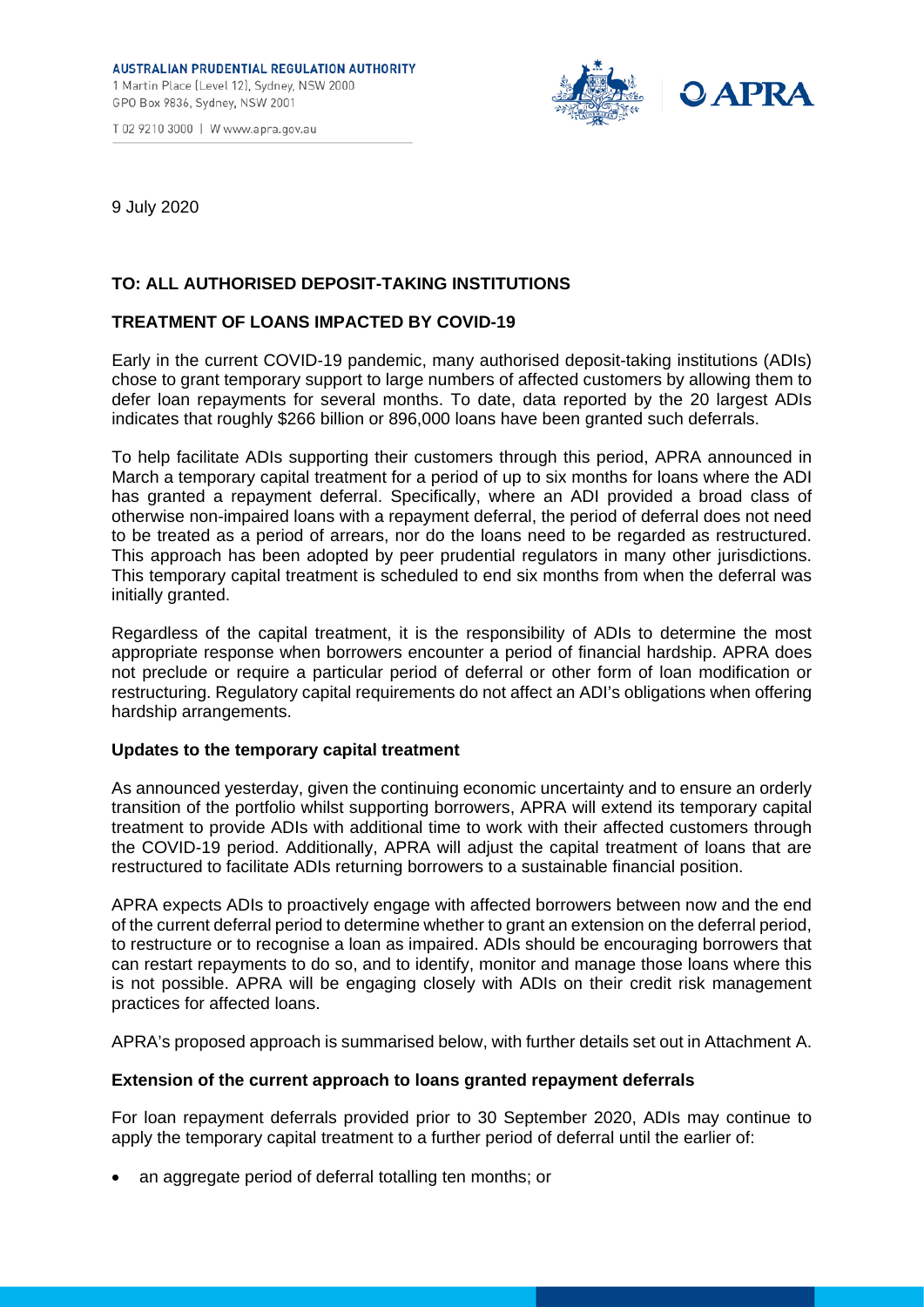• 31 March 2021.

For new loan repayment deferrals that ADIs provide for the first time after 30 September 2020, the temporary capital treatment may be applied until 31 March 2021.

While ADIs are free to choose to extend repayment deferrals beyond these dates, they may not apply the temporary capital treatment after these dates.

For repayment deferrals offered after 30 September 2020 (including extensions to existing deferral arrangements), the temporary capital treatment may only be applied where the ADI has undertaken an appropriate credit assessment of the borrower and is satisfied that they have a reasonable prospect of being able to repay the loan (on original or restructured terms) when the repayment deferral period ends.

### **Modifications to the treatment of restructured loans**

In many cases and dependent upon the circumstances of a customer, it may be more appropriate for an ADI to offer to modify or 'restructure' the terms of a loan instead of providing a further repayment deferral. To facilitate ADIs transitioning impacted borrowers to a regular repayment schedule, APRA is proposing to adjust temporarily the capital requirements so ADIs may restructure the borrower's facilities and return the borrower immediately to nonimpaired status, provided that the restructure occurs on or before 31 March 2021.

# **Credit management**

<u>.</u>

ADIs should ensure that they take a prudent approach to the assessment and management of loans with repayment deferrals. At a high-level, APRA expects that ADIs will:

- **develop a comprehensive plan** for how they will manage the borrower assessment process, including enhancements that need to be made to oversight, borrower review processes, customer engagement, capabilities and resourcing. This should be approved by the relevant Accountable Person and provided to APRA and the Australian Securities and Investments Commission (ASIC) by end-August 2020;
- **conduct an appropriate credit assessment process** to review borrowers' particular circumstances and determine the appropriate lending decision (return to performing, restructure, extension of deferral period or default/impairment);
- **monitor, manage and report** on loans that have been restructured or granted a repayment deferral, to ensure the risk of these loans is clearly understood and closely tracked at a portfolio and loan level;
- **ensure adequate policies, processes, resourcing and systems** are in place to monitor arrears and for problem loan management during a period of heightened activity, including collection strategies, collateral management and hardship support;[1](#page-1-0) and

<span id="page-1-0"></span><sup>&</sup>lt;sup>1</sup> ADIs are obliged, under consumer laws and banking codes, to consider hardship variations to credit contracts for borrowers experiencing temporary financial difficulty. The management of hardship should not focus solely upon rapid resolution and recovery of a defaulted loan, but rather strive to support the longer-term financial position of both the borrower and the ADI.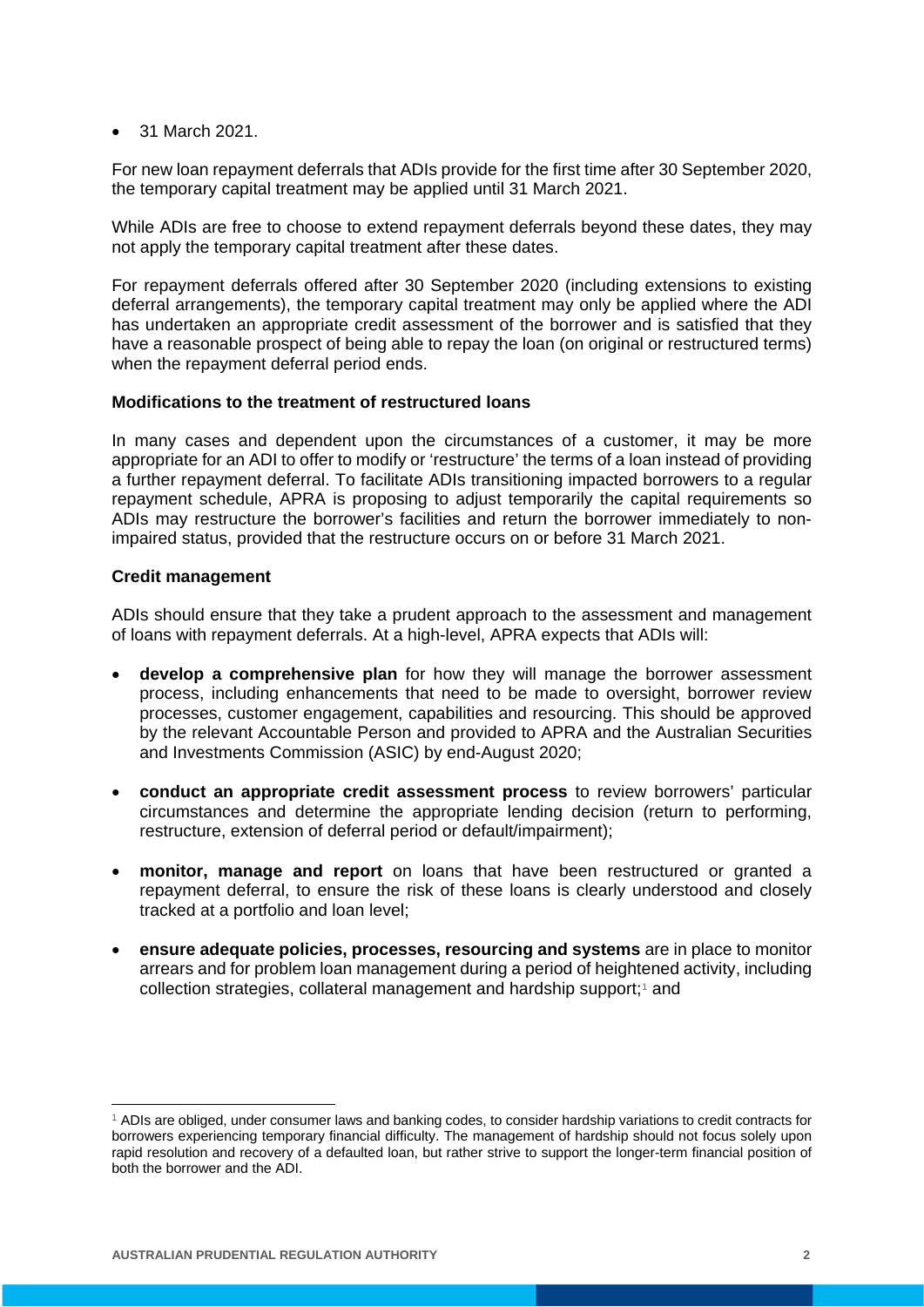• **reliably measure and record** the impact of repayment deferrals on provisions and regulatory capital, and consider the forward-looking implications for risk profile, capital projections and stress testing.

*AASB 9 Financial Instruments* expected loss provisioning continues to apply to ADIs, including for loans with repayment deferrals and restructured loans. ADIs should continue to monitor borrowers closely and undertake regular credit risk assessments, and on a best endeavours basis continue to grade and rerate borrowers through the period ahead.

APRA together with ASIC will be engaging with ADIs on better practice in the credit assessment and management process for the review of loans subject to COVID-related repayment deferral. For many ADIs, this will require an uplift in capabilities, processes and oversight, to ensure they are well positioned to manage the transition for this part of the credit portfolio. APRA will also be developing additional reporting obligations in relation to these exposures, to monitor their volume and performance.

### **Public disclosure**

In this uncertain environment, transparency is important to sustain investor and community confidence in the banking system. ADIs choosing to apply this alternative capital treatment will be required to, as well as report to APRA, provide public disclosures on the extent and nature of loans granted repayment deferrals, and information regarding loans that have been restructured. APRA will issue specific requirements on minimum expectations for these disclosures in the coming weeks.

# **Next steps**

Repayment deferrals continue to be an important element of managing borrower circumstances through the COVID-19 period. APRA will continue to engage regularly with ADIs to stay informed on progress and risks, and to ensure that there is an appropriate transition back to borrowers making repayments where possible. In due course APRA will formalise these capital measures and disclosure requirements through a temporary legislative instrument.

Yours sincerely

John Lonsdale Deputy Chair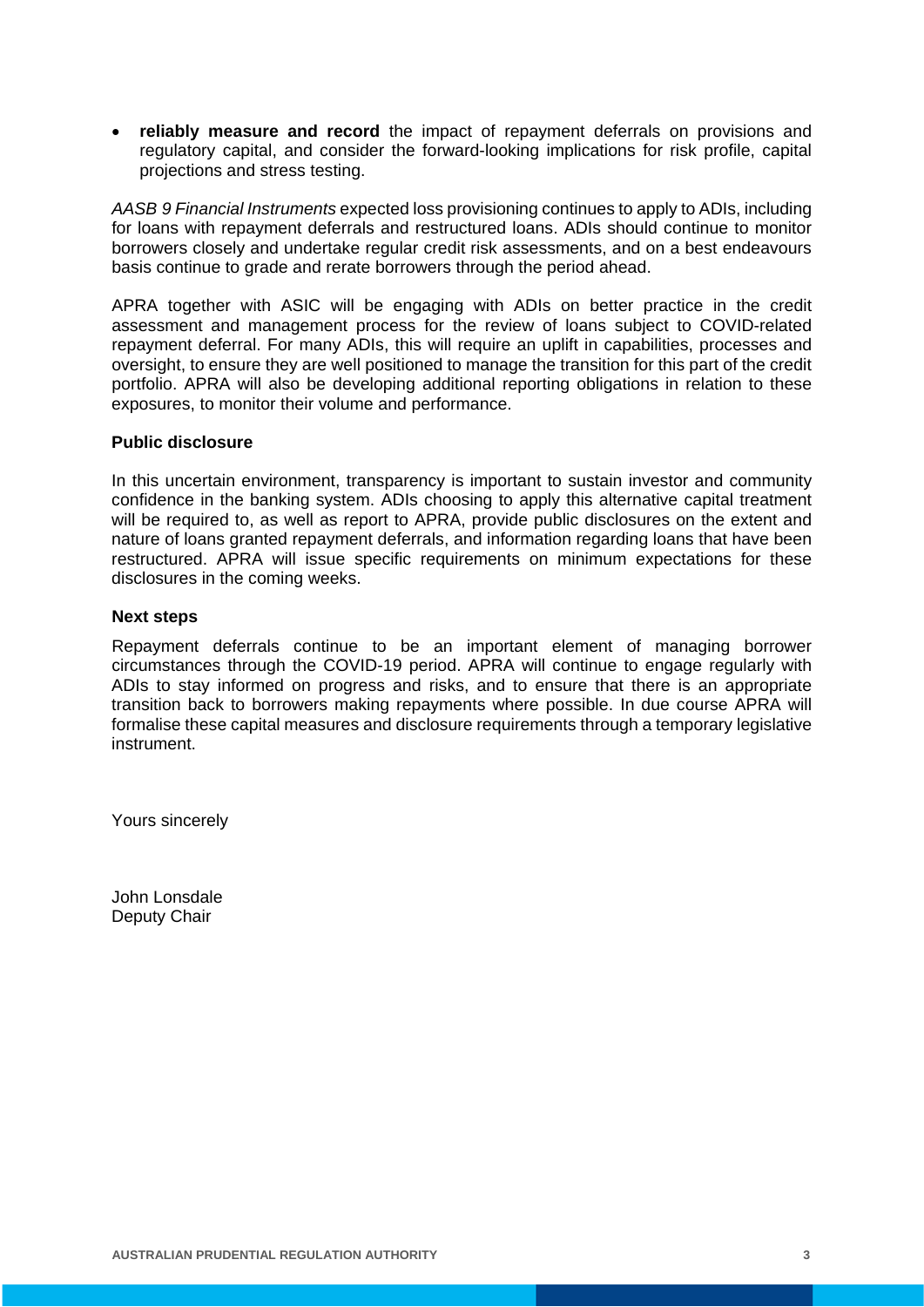# **ATTACHMENT A – TEMPORARY CAPITAL TREATMENT**

## **Extension of repayment deferrals**

- (1) In line with the treatment detailed in APRA's letter of 25 March 2020, the treatment outlined below can be applied to a broad class of otherwise performing loans on which ADIs grant repayment deferrals. This includes loans that are less than 90 days past due and not impaired at the time deferral was granted.
- (2) Under the temporary capital treatment, the period of deferral does not need to be treated as a period of arrears for APRA reporting purposes, nor do the loans need to be regarded as restructured or impaired. The counting of days past-due is paused when the repayment deferral is granted.[2](#page-3-0) This temporary capital treatment is available until the earlier of either:
	- a. ten months from when the initial repayment deferral was granted, e.g. where a borrower was initially granted a repayment deferral on 31 March 2020, the treatment expires on 31 January 2021; or
	- b. 31 March 2021.

The temporary capital treatment ends on 1 April 2021 for all loans, irrespective of when the repayment deferral was initially granted or the period remaining on a deferral.

- (3) Where an ADI grants a repayment deferral to a borrower from 1 October 2020, or extends the initial deferral beyond six months, the ADI must conduct an appropriate credit assessment of the borrower prior to granting the deferral, having regard to the individual circumstances of the borrower. As part of this credit assessment, the ADI must be satisfied that there is a reasonable prospect of the borrower being able to repay the loan on appropriate terms at the end of the deferral period. If the borrower already has the capacity to make repayments on some basis, a further deferral may not be in the best interests of the borrower.
- (4) For loans granted repayment deferrals, an ADI must resume the counting of arrears for APRA reporting purposes at the end of the deferral period from the number of days pastdue at the time the initial deferral was granted, unless the loan is modified in accordance with the requirements set out below.
- (5) Notwithstanding anything set out in this section, where an ADI determines that a borrower is unlikely to repay it must treat the loan as impaired.<sup>[3](#page-3-1)</sup>

## **Restructured loans**

- (6) Upon a restructure, as defined in paragraph 28 of *Prudential Standard APS 220 Credit Quality* (APS 220), an ADI can return a loan for a borrower impacted by COVID-19 to nonimpaired status where it satisfies all of the following criteria:
	- a. the ADI and the borrower have formally agreed to the modified terms;

<span id="page-3-0"></span><sup>&</sup>lt;u>.</u>  $2$  For the purpose of the 90 days past-due criterion in paragraph 26(a) of APS 220, the days past-due of such loans will remain unchanged throughout the repayment deferral period.

<span id="page-3-1"></span><sup>3</sup> Indicators of unlikeliness to repay are detailed in paragraph 26 of APS 220 and paragraph 77 of Attachment A to APS 113.